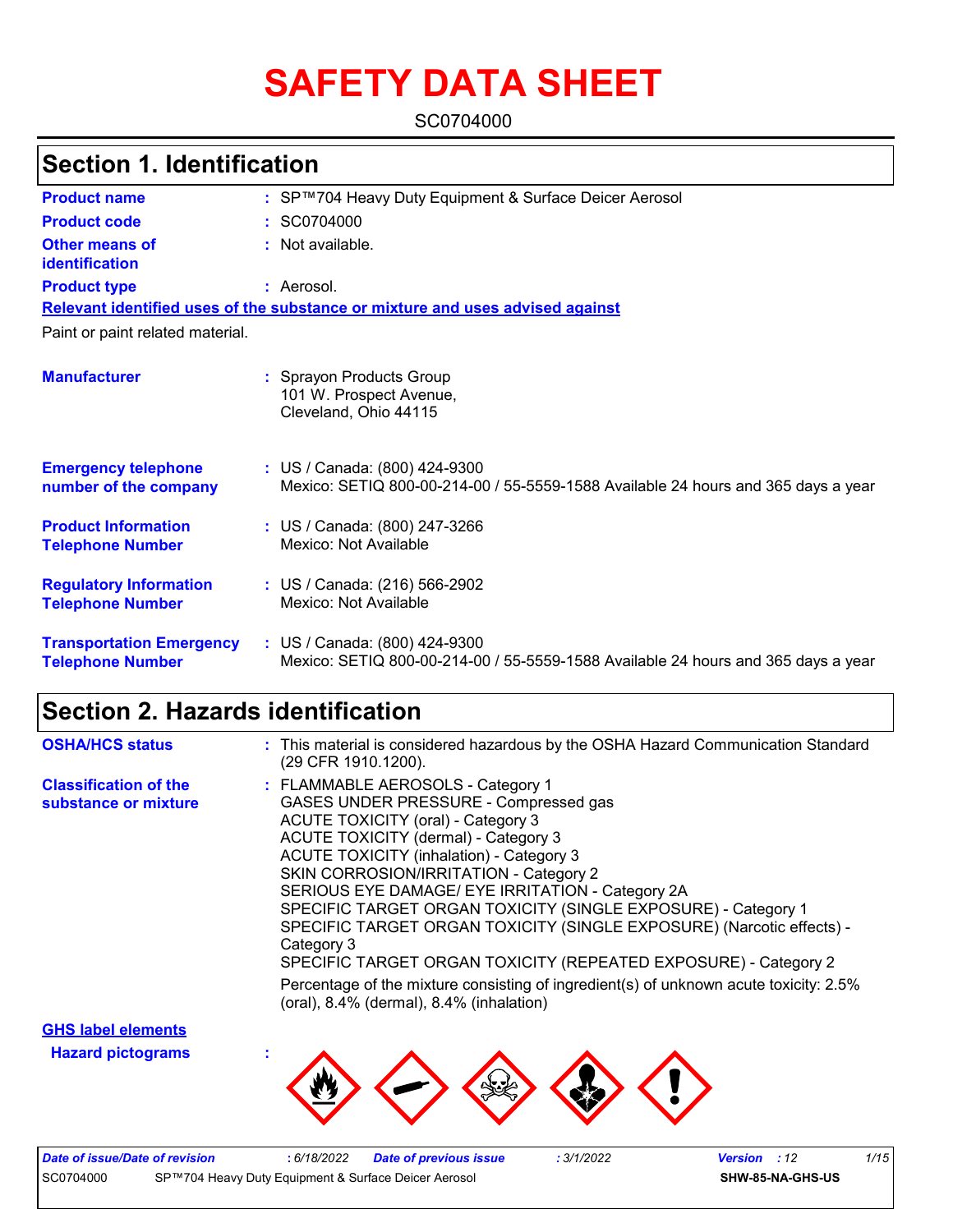### **Section 2. Hazards identification**

| <b>Signal word</b>                         | : Danger                                                                                                                                                                                                                                                                                                                                                                                                                                                                                                                                                                                                                                                                          |
|--------------------------------------------|-----------------------------------------------------------------------------------------------------------------------------------------------------------------------------------------------------------------------------------------------------------------------------------------------------------------------------------------------------------------------------------------------------------------------------------------------------------------------------------------------------------------------------------------------------------------------------------------------------------------------------------------------------------------------------------|
| <b>Hazard statements</b>                   | : Extremely flammable aerosol.<br>Contains gas under pressure; may explode if heated.<br>Toxic if swallowed, in contact with skin or if inhaled.<br>Causes skin irritation.<br>Causes serious eye irritation.<br>May cause drowsiness or dizziness.<br>Causes damage to organs.<br>May cause damage to organs through prolonged or repeated exposure.                                                                                                                                                                                                                                                                                                                             |
| <b>Precautionary statements</b>            |                                                                                                                                                                                                                                                                                                                                                                                                                                                                                                                                                                                                                                                                                   |
| <b>Prevention</b>                          | : Wear protective gloves and protective clothing. Wear eye or face protection. Keep<br>away from heat, hot surfaces, sparks, open flames and other ignition sources. No<br>smoking. Do not spray on an open flame or other ignition source. Use only outdoors or<br>in a well-ventilated area. Do not breathe dust or mist. Do not eat, drink or smoke when<br>using this product. Wash thoroughly after handling. Pressurized container: Do not<br>pierce or burn, even after use.                                                                                                                                                                                               |
| <b>Response</b>                            | : IF exposed: Call a POISON CENTER or doctor. IF INHALED: Remove person to fresh<br>air and keep comfortable for breathing. Call a POISON CENTER or doctor. IF<br>SWALLOWED: Immediately call a POISON CENTER or doctor. Rinse mouth. Take off<br>immediately all contaminated clothing and wash it before reuse. IF ON SKIN: Call a<br>POISON CENTER or doctor if you feel unwell. Wash with plenty of water. If skin<br>irritation occurs: Get medical advice or attention. IF IN EYES: Rinse cautiously with<br>water for several minutes. Remove contact lenses, if present and easy to do. Continue<br>rinsing. If eye irritation persists: Get medical advice or attention. |
| <b>Storage</b>                             | : Store locked up. Protect from sunlight. Do not expose to temperatures exceeding 50<br>°C/122 °F. Store in a well-ventilated place. Keep container tightly closed.                                                                                                                                                                                                                                                                                                                                                                                                                                                                                                               |
| <b>Disposal</b>                            | : Dispose of contents and container in accordance with all local, regional, national and<br>international regulations.                                                                                                                                                                                                                                                                                                                                                                                                                                                                                                                                                            |
| <b>Supplemental label</b><br>elements      | DELAYED EFFECTS FROM LONG TERM OVEREXPOSURE. Contains solvents which<br>can cause permanent brain and nervous system damage. Intentional misuse by<br>deliberately concentrating and inhaling the contents can be harmful or fatal. WARNING:<br>This product contains chemicals known to the State of California to cause birth defects<br>or other reproductive harm. FOR INDUSTRIAL USE ONLY.<br>Please refer to the SDS for additional information. Keep out of reach of children. Keep                                                                                                                                                                                        |
|                                            | upright in a cool, dry place. Do not discard empty can in trash compactor.                                                                                                                                                                                                                                                                                                                                                                                                                                                                                                                                                                                                        |
| <b>Hazards not otherwise</b><br>classified | : None known.                                                                                                                                                                                                                                                                                                                                                                                                                                                                                                                                                                                                                                                                     |

### **Section 3. Composition/information on ingredients**

| Substance/mixture     | : Mixture        |
|-----------------------|------------------|
| <b>Other means of</b> | : Not available. |
| <i>identification</i> |                  |

#### **CAS number/other identifiers**

| <b>Ingredient name</b> | % by weight | <b>CAS number</b> |
|------------------------|-------------|-------------------|
| Methanol               | 1≥50 - ≤75  | $ 67-56-1$        |
| <b>Ethylene Glycol</b> | ≤10         | 107-21-1          |
| Carbon Dioxide         | ≤3          | 124-38-9          |

Any concentration shown as a range is to protect confidentiality or is due to batch variation.

**There are no additional ingredients present which, within the current knowledge of the supplier and in the concentrations applicable, are classified and hence require reporting in this section.**

#### **Occupational exposure limits, if available, are listed in Section 8.**

| Date of issue/Date of revision | 6/18/2022 | <b>State of previous issue</b>                       | 3/1/2022 | <b>Version</b> : 12 | 2/15 |
|--------------------------------|-----------|------------------------------------------------------|----------|---------------------|------|
| SC0704000                      |           | SP™704 Heavy Duty Equipment & Surface Deicer Aerosol |          | SHW-85-NA-GHS-US    |      |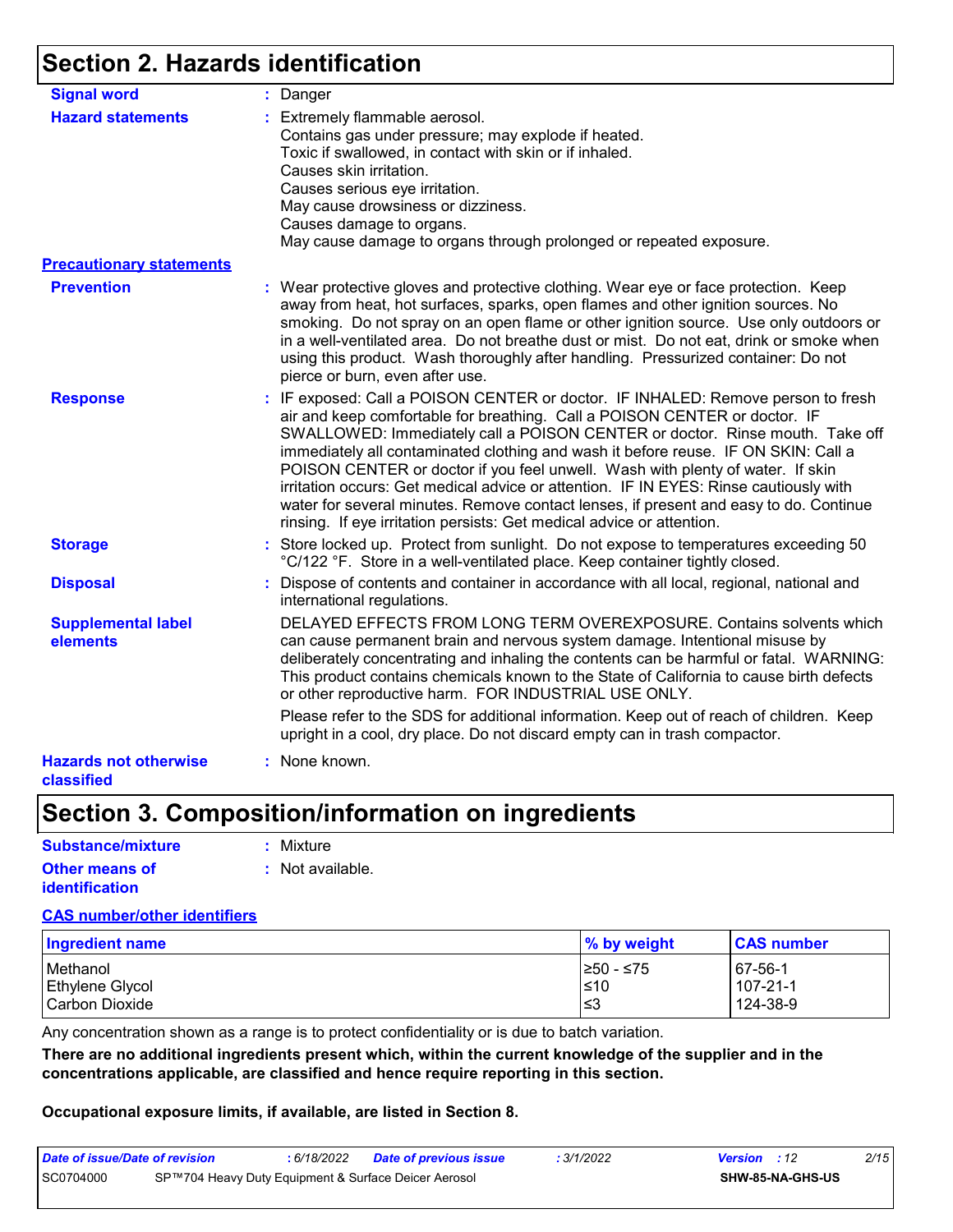# **Section 4. First aid measures**

| <b>Description of necessary first aid measures</b> |                                                                                                                                                                                                                                                                                                                                                                                                                                                                                                                                                                                                                                                                                                                                      |
|----------------------------------------------------|--------------------------------------------------------------------------------------------------------------------------------------------------------------------------------------------------------------------------------------------------------------------------------------------------------------------------------------------------------------------------------------------------------------------------------------------------------------------------------------------------------------------------------------------------------------------------------------------------------------------------------------------------------------------------------------------------------------------------------------|
| <b>Eye contact</b>                                 | : Immediately flush eyes with plenty of water, occasionally lifting the upper and lower<br>eyelids. Check for and remove any contact lenses. Continue to rinse for at least 10<br>minutes. Get medical attention. If necessary, call a poison center or physician.                                                                                                                                                                                                                                                                                                                                                                                                                                                                   |
| <b>Inhalation</b>                                  | : Remove victim to fresh air and keep at rest in a position comfortable for breathing. If it<br>is suspected that fumes are still present, the rescuer should wear an appropriate mask<br>or self-contained breathing apparatus. If not breathing, if breathing is irregular or if<br>respiratory arrest occurs, provide artificial respiration or oxygen by trained personnel. It<br>may be dangerous to the person providing aid to give mouth-to-mouth resuscitation.<br>Get medical attention. If necessary, call a poison center or physician. If unconscious,<br>place in recovery position and get medical attention immediately. Maintain an open<br>airway. Loosen tight clothing such as a collar, tie, belt or waistband. |
| <b>Skin contact</b>                                | : Wash with plenty of soap and water. Remove contaminated clothing and shoes. Wash<br>contaminated clothing thoroughly with water before removing it, or wear gloves.<br>Continue to rinse for at least 10 minutes. Get medical attention. If necessary, call a<br>poison center or physician. Wash clothing before reuse. Clean shoes thoroughly<br>before reuse.                                                                                                                                                                                                                                                                                                                                                                   |
| <b>Ingestion</b>                                   | : Get medical attention immediately. Call a poison center or physician. Wash out mouth<br>with water. Remove dentures if any. If material has been swallowed and the exposed<br>person is conscious, give small quantities of water to drink. Stop if the exposed person<br>feels sick as vomiting may be dangerous. Do not induce vomiting unless directed to do<br>so by medical personnel. If vomiting occurs, the head should be kept low so that vomit<br>does not enter the lungs. Never give anything by mouth to an unconscious person. If<br>unconscious, place in recovery position and get medical attention immediately. Maintain<br>an open airway. Loosen tight clothing such as a collar, tie, belt or waistband.     |

#### **Most important symptoms/effects, acute and delayed**

| <b>Potential acute health effects</b> |                                                                                                                                                                                           |
|---------------------------------------|-------------------------------------------------------------------------------------------------------------------------------------------------------------------------------------------|
| <b>Eye contact</b>                    | : Causes serious eye irritation.                                                                                                                                                          |
| <b>Inhalation</b>                     | : Toxic if inhaled. Causes damage to organs following a single exposure if inhaled. Can<br>cause central nervous system (CNS) depression. May cause drowsiness or dizziness.              |
| <b>Skin contact</b>                   | : Toxic in contact with skin. Causes damage to organs following a single exposure in<br>contact with skin. Causes skin irritation.                                                        |
| <b>Ingestion</b>                      | : Toxic if swallowed. Causes damage to organs following a single exposure if swallowed.<br>Can cause central nervous system (CNS) depression.                                             |
| <b>Over-exposure signs/symptoms</b>   |                                                                                                                                                                                           |
| <b>Eye contact</b>                    | : Adverse symptoms may include the following:<br>pain or irritation<br>watering<br>redness                                                                                                |
| <b>Inhalation</b>                     | : Adverse symptoms may include the following:<br>respiratory tract irritation<br>coughing<br>nausea or vomiting<br>headache<br>drowsiness/fatigue<br>dizziness/vertigo<br>unconsciousness |
| <b>Skin contact</b>                   | : Adverse symptoms may include the following:<br>irritation<br>redness                                                                                                                    |
| <b>Ingestion</b>                      | : No specific data.                                                                                                                                                                       |

| Date of issue/Date of revision |                                                      | : 6/18/2022 | <b>Date of previous issue</b> | : 3/1/2022 | <b>Version</b> : 12 |                         | 3/15 |
|--------------------------------|------------------------------------------------------|-------------|-------------------------------|------------|---------------------|-------------------------|------|
| SC0704000                      | SP™704 Heavy Duty Equipment & Surface Deicer Aerosol |             |                               |            |                     | <b>SHW-85-NA-GHS-US</b> |      |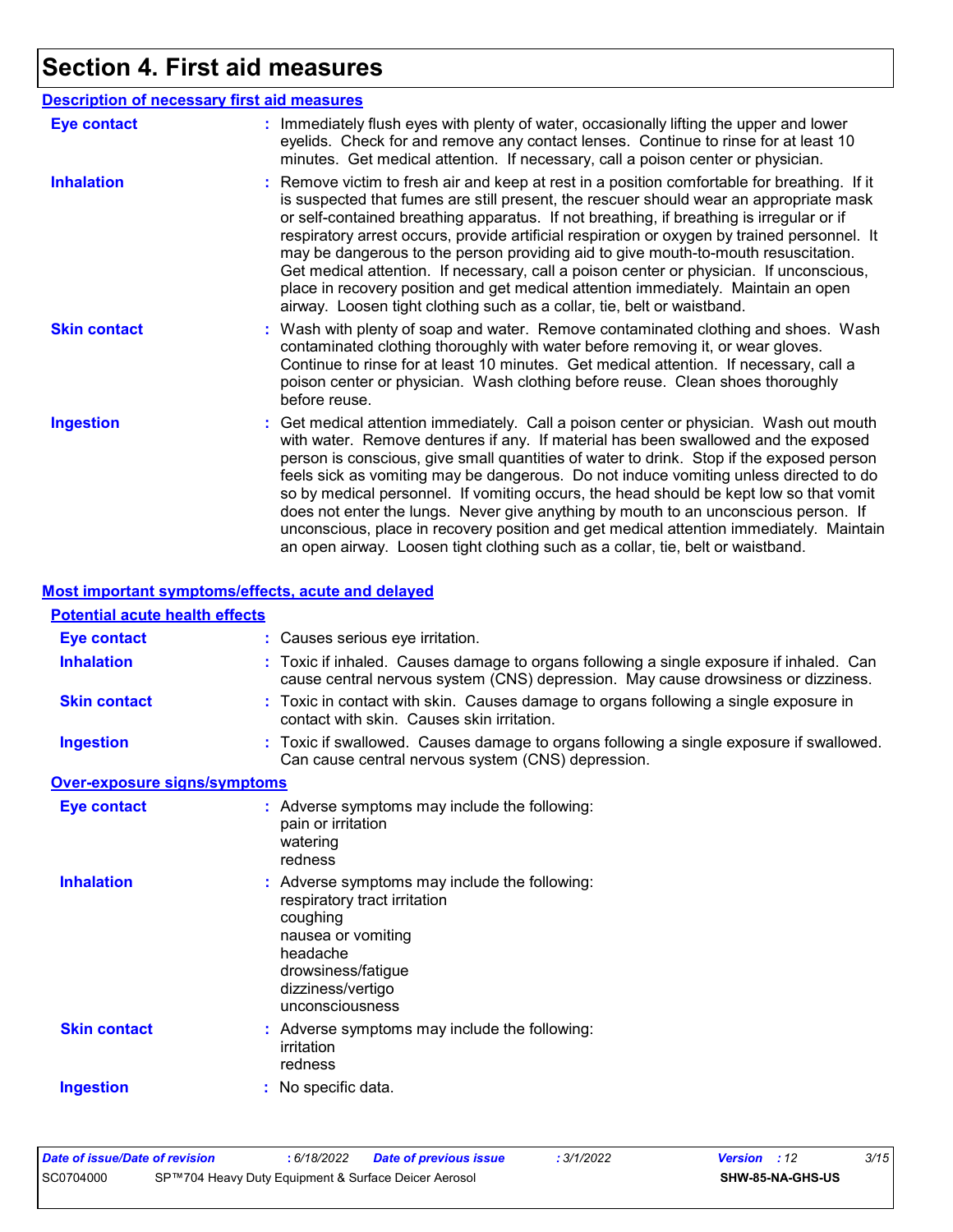### **Section 4. First aid measures**

|                                   | Indication of immediate medical attention and special treatment needed, if necessary                                                                                                                                                                                                                                                                                                                            |
|-----------------------------------|-----------------------------------------------------------------------------------------------------------------------------------------------------------------------------------------------------------------------------------------------------------------------------------------------------------------------------------------------------------------------------------------------------------------|
| <b>Notes to physician</b>         | : Treat symptomatically. Contact poison treatment specialist immediately if large<br>quantities have been ingested or inhaled.                                                                                                                                                                                                                                                                                  |
| <b>Specific treatments</b>        | : No specific treatment.                                                                                                                                                                                                                                                                                                                                                                                        |
| <b>Protection of first-aiders</b> | : No action shall be taken involving any personal risk or without suitable training. If it is<br>suspected that fumes are still present, the rescuer should wear an appropriate mask or<br>self-contained breathing apparatus. It may be dangerous to the person providing aid to<br>give mouth-to-mouth resuscitation. Wash contaminated clothing thoroughly with water<br>before removing it, or wear gloves. |

**See toxicological information (Section 11)**

### **Section 5. Fire-fighting measures**

| <b>Extinguishing media</b>                               |                                                                                                                                                                                                                                                                                                                                                                                                                                                       |
|----------------------------------------------------------|-------------------------------------------------------------------------------------------------------------------------------------------------------------------------------------------------------------------------------------------------------------------------------------------------------------------------------------------------------------------------------------------------------------------------------------------------------|
| <b>Suitable extinguishing</b><br>media                   | : Use an extinguishing agent suitable for the surrounding fire.                                                                                                                                                                                                                                                                                                                                                                                       |
| <b>Unsuitable extinguishing</b><br>media                 | : None known.                                                                                                                                                                                                                                                                                                                                                                                                                                         |
| <b>Specific hazards arising</b><br>from the chemical     | : Extremely flammable aerosol. Runoff to sewer may create fire or explosion hazard. In<br>a fire or if heated, a pressure increase will occur and the container may burst, with the<br>risk of a subsequent explosion. Gas may accumulate in low or confined areas or travel<br>a considerable distance to a source of ignition and flash back, causing fire or explosion.<br>Bursting aerosol containers may be propelled from a fire at high speed. |
| <b>Hazardous thermal</b><br>decomposition products       | Decomposition products may include the following materials:<br>carbon dioxide<br>carbon monoxide                                                                                                                                                                                                                                                                                                                                                      |
| <b>Special protective actions</b><br>for fire-fighters   | : Promptly isolate the scene by removing all persons from the vicinity of the incident if<br>there is a fire. No action shall be taken involving any personal risk or without suitable<br>training. Move containers from fire area if this can be done without risk. Use water<br>spray to keep fire-exposed containers cool.                                                                                                                         |
| <b>Special protective</b><br>equipment for fire-fighters | : Fire-fighters should wear appropriate protective equipment and self-contained breathing<br>apparatus (SCBA) with a full face-piece operated in positive pressure mode.                                                                                                                                                                                                                                                                              |

### **Section 6. Accidental release measures**

#### **Personal precautions, protective equipment and emergency procedures**

| For non-emergency<br>personnel   | : No action shall be taken involving any personal risk or without suitable training.<br>Evacuate surrounding areas. Keep unnecessary and unprotected personnel from<br>entering. In the case of aerosols being ruptured, care should be taken due to the rapid<br>escape of the pressurized contents and propellant. If a large number of containers are<br>ruptured, treat as a bulk material spillage according to the instructions in the clean-up<br>section. Do not touch or walk through spilled material. Shut off all ignition sources. No<br>flares, smoking or flames in hazard area. Do not breathe vapor or mist. Provide<br>adequate ventilation. Wear appropriate respirator when ventilation is inadequate. Put<br>on appropriate personal protective equipment. |                     |      |
|----------------------------------|---------------------------------------------------------------------------------------------------------------------------------------------------------------------------------------------------------------------------------------------------------------------------------------------------------------------------------------------------------------------------------------------------------------------------------------------------------------------------------------------------------------------------------------------------------------------------------------------------------------------------------------------------------------------------------------------------------------------------------------------------------------------------------|---------------------|------|
| For emergency responders         | If specialized clothing is required to deal with the spillage, take note of any information in<br>Section 8 on suitable and unsuitable materials. See also the information in "For non-<br>emergency personnel".                                                                                                                                                                                                                                                                                                                                                                                                                                                                                                                                                                |                     |      |
| <b>Environmental precautions</b> | : Avoid dispersal of spilled material and runoff and contact with soil, waterways, drains<br>and sewers. Inform the relevant authorities if the product has caused environmental<br>pollution (sewers, waterways, soil or air).                                                                                                                                                                                                                                                                                                                                                                                                                                                                                                                                                 |                     |      |
| Date of issue/Date of revision   | <b>Date of previous issue</b><br>: 6/18/2022<br>: 3/1/2022                                                                                                                                                                                                                                                                                                                                                                                                                                                                                                                                                                                                                                                                                                                      | <b>Version</b> : 12 | 4/15 |
| SC0704000                        | SP™704 Heavy Duty Equipment & Surface Deicer Aerosol                                                                                                                                                                                                                                                                                                                                                                                                                                                                                                                                                                                                                                                                                                                            | SHW-85-NA-GHS-US    |      |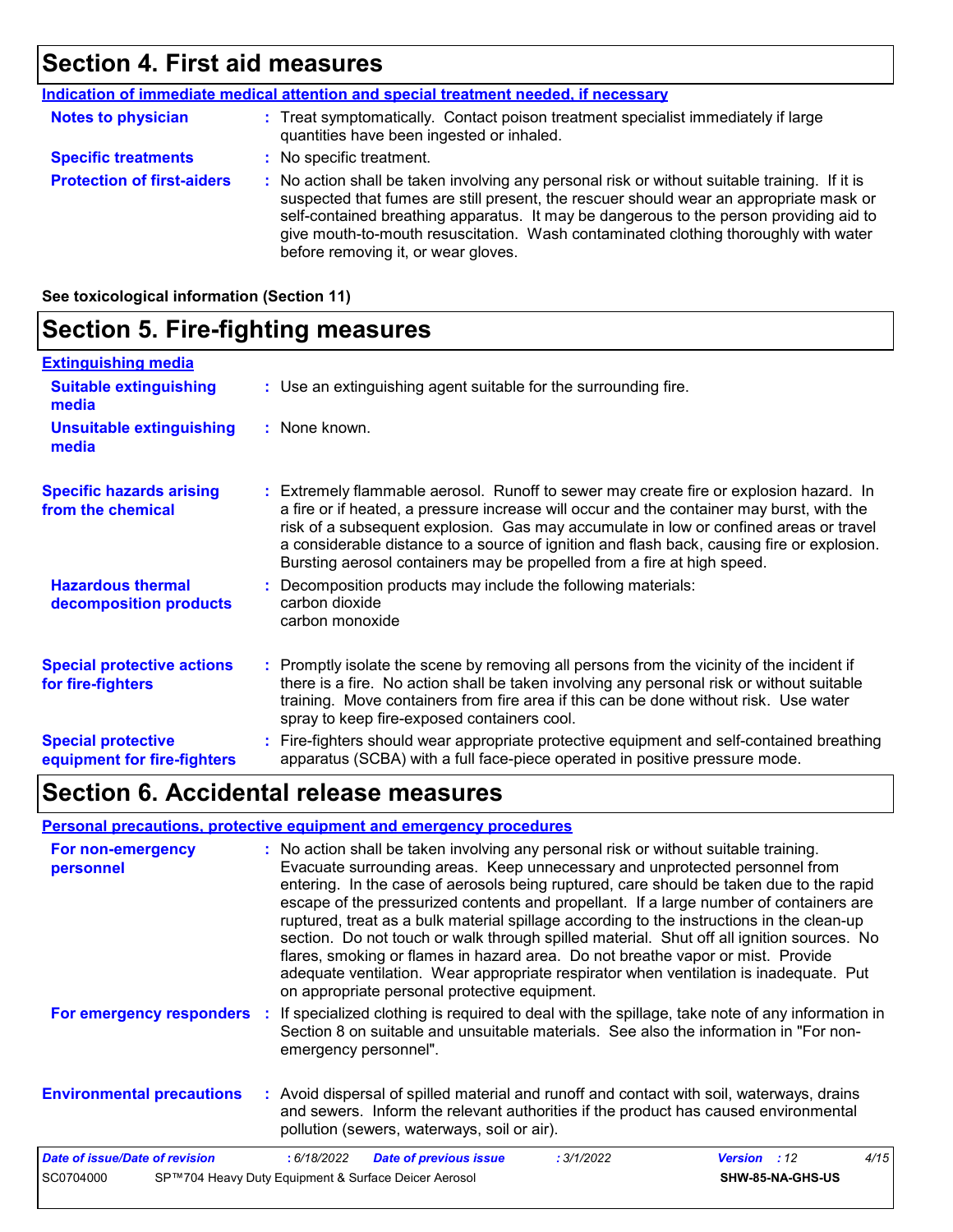#### **Methods and materials for containment and cleaning up**

| <b>Small spill</b> | : Stop leak if without risk. Move containers from spill area. Use spark-proof tools and<br>explosion-proof equipment. Dilute with water and mop up if water-soluble. Alternatively,<br>or if water-insoluble, absorb with an inert dry material and place in an appropriate waste<br>disposal container. Dispose of via a licensed waste disposal contractor.                                                                                                                                                                                                                                                                                                                                                                                                        |
|--------------------|----------------------------------------------------------------------------------------------------------------------------------------------------------------------------------------------------------------------------------------------------------------------------------------------------------------------------------------------------------------------------------------------------------------------------------------------------------------------------------------------------------------------------------------------------------------------------------------------------------------------------------------------------------------------------------------------------------------------------------------------------------------------|
| <b>Large spill</b> | : Stop leak if without risk. Move containers from spill area. Use spark-proof tools and<br>explosion-proof equipment. Approach release from upwind. Prevent entry into sewers,<br>water courses, basements or confined areas. Wash spillages into an effluent treatment<br>plant or proceed as follows. Contain and collect spillage with non-combustible,<br>absorbent material e.g. sand, earth, vermiculite or diatomaceous earth and place in<br>container for disposal according to local regulations (see Section 13). Dispose of via a<br>licensed waste disposal contractor. Contaminated absorbent material may pose the<br>same hazard as the spilled product. Note: see Section 1 for emergency contact<br>information and Section 13 for waste disposal. |

# **Section 7. Handling and storage**

#### **Precautions for safe handling**

| <b>Protective measures</b>                                                       | : Put on appropriate personal protective equipment (see Section 8). Pressurized<br>container: protect from sunlight and do not expose to temperatures exceeding 50°C. Do<br>not pierce or burn, even after use. Do not get in eyes or on skin or clothing. Do not<br>breathe vapor or mist. Do not ingest. Avoid breathing gas. Use only with adequate<br>ventilation. Wear appropriate respirator when ventilation is inadequate. Store and use<br>away from heat, sparks, open flame or any other ignition source. Use explosion-proof<br>electrical (ventilating, lighting and material handling) equipment. Use only non-sparking<br>tools. Empty containers retain product residue and can be hazardous. |
|----------------------------------------------------------------------------------|---------------------------------------------------------------------------------------------------------------------------------------------------------------------------------------------------------------------------------------------------------------------------------------------------------------------------------------------------------------------------------------------------------------------------------------------------------------------------------------------------------------------------------------------------------------------------------------------------------------------------------------------------------------------------------------------------------------|
| <b>Advice on general</b><br>occupational hygiene                                 | : Eating, drinking and smoking should be prohibited in areas where this material is<br>handled, stored and processed. Workers should wash hands and face before eating,<br>drinking and smoking. Remove contaminated clothing and protective equipment before<br>entering eating areas. See also Section 8 for additional information on hygiene<br>measures.                                                                                                                                                                                                                                                                                                                                                 |
| <b>Conditions for safe storage,</b><br>including any<br><b>incompatibilities</b> | : Store in accordance with local regulations. Store away from direct sunlight in a dry, cool<br>and well-ventilated area, away from incompatible materials (see Section 10) and food<br>and drink. Protect from sunlight. Store locked up. Eliminate all ignition sources. Use<br>appropriate containment to avoid environmental contamination. See Section 10 for<br>incompatible materials before handling or use.                                                                                                                                                                                                                                                                                          |

# **Section 8. Exposure controls/personal protection**

#### **Control parameters**

#### **Occupational exposure limits (OSHA United States)**

| <b>Ingredient name</b>                                            | CAS#                          | <b>Exposure limits</b>                                                                                                                                                                                                                       |                                                                                                                                                                 |      |
|-------------------------------------------------------------------|-------------------------------|----------------------------------------------------------------------------------------------------------------------------------------------------------------------------------------------------------------------------------------------|-----------------------------------------------------------------------------------------------------------------------------------------------------------------|------|
| Methanol                                                          | 67-56-1                       | Absorbed through skin.<br>TWA: 200 ppm 8 hours.<br>TWA: 262 mg/m <sup>3</sup> 8 hours.<br>STEL: 250 ppm 15 minutes.<br>Absorbed through skin.<br>TWA: 200 ppm 10 hours.<br>TWA: 260 mg/m <sup>3</sup> 10 hours.<br>STEL: 250 ppm 15 minutes. | ACGIH TLV (United States, 1/2021).<br>STEL: 328 mg/m <sup>3</sup> 15 minutes.<br>NIOSH REL (United States, 10/2020).<br>STEL: 325 mg/m <sup>3</sup> 15 minutes. |      |
| Date of issue/Date of revision<br>: 6/18/2022                     | <b>Date of previous issue</b> | : 3/1/2022                                                                                                                                                                                                                                   | <b>Version</b> : 12                                                                                                                                             | 5/15 |
| SC0704000<br>SP™704 Heavy Duty Equipment & Surface Deicer Aerosol |                               |                                                                                                                                                                                                                                              | SHW-85-NA-GHS-US                                                                                                                                                |      |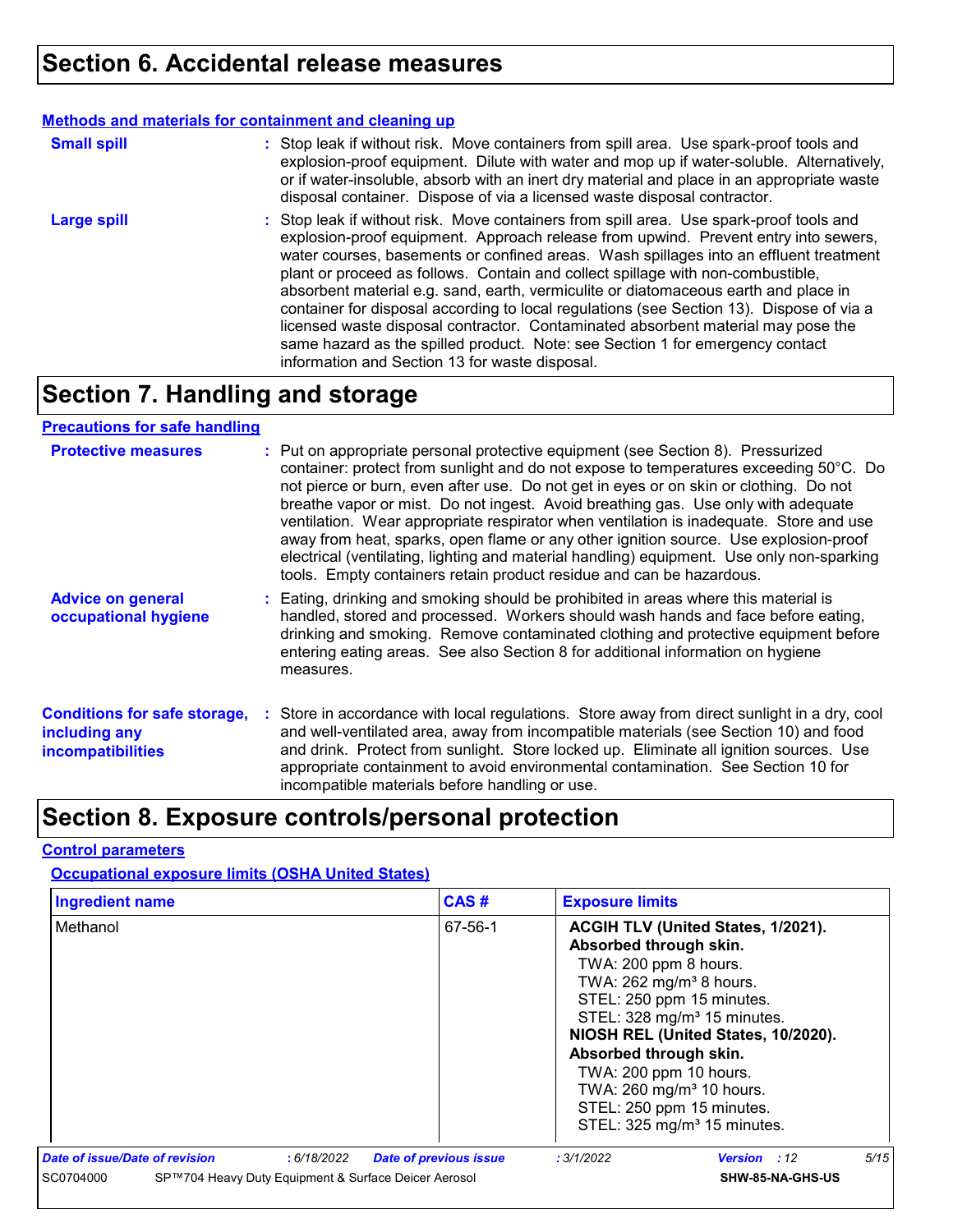# **Section 8. Exposure controls/personal protection**

|                 |                | OSHA PEL (United States, 5/2018).<br>TWA: 200 ppm 8 hours.<br>TWA: 260 mg/m <sup>3</sup> 8 hours.                                                               |
|-----------------|----------------|-----------------------------------------------------------------------------------------------------------------------------------------------------------------|
| Ethylene Glycol | $107 - 21 - 1$ | ACGIH TLV (United States, 1/2021).<br>STEL: 10 mg/m <sup>3</sup> 15 minutes. Form: Inhalable<br>fraction. Aerosol only.<br>STEL: 50 ppm 15 minutes. Form: Vapor |
|                 |                | fraction<br>TWA: 25 ppm 8 hours. Form: Vapor fraction                                                                                                           |
| Carbon Dioxide  | 124-38-9       | ACGIH TLV (United States, 1/2021). Oxygen                                                                                                                       |
|                 |                | <b>Depletion [Asphyxiant].</b>                                                                                                                                  |
|                 |                | TWA: 5000 ppm 8 hours.                                                                                                                                          |
|                 |                | TWA: 9000 mg/m <sup>3</sup> 8 hours.                                                                                                                            |
|                 |                | STEL: 30000 ppm 15 minutes.                                                                                                                                     |
|                 |                | STEL: 54000 mg/m <sup>3</sup> 15 minutes.                                                                                                                       |
|                 |                | NIOSH REL (United States, 10/2020).                                                                                                                             |
|                 |                | TWA: 5000 ppm 10 hours.                                                                                                                                         |
|                 |                | TWA: 9000 mg/m <sup>3</sup> 10 hours.                                                                                                                           |
|                 |                | STEL: 30000 ppm 15 minutes.                                                                                                                                     |
|                 |                | STEL: 54000 mg/m <sup>3</sup> 15 minutes.                                                                                                                       |
|                 |                | OSHA PEL (United States, 5/2018).                                                                                                                               |
|                 |                | TWA: 5000 ppm 8 hours.<br>TWA: 9000 mg/m <sup>3</sup> 8 hours.                                                                                                  |
|                 |                |                                                                                                                                                                 |

#### **Occupational exposure limits (Canada)**

| 67-56-1                       | CA Alberta Provincial (Canada, 6/2018).<br>Absorbed through skin.<br>8 hrs OEL: 262 mg/m <sup>3</sup> 8 hours.<br>8 hrs OEL: 200 ppm 8 hours.<br>15 min OEL: 250 ppm 15 minutes.<br>15 min OEL: 328 mg/m <sup>3</sup> 15 minutes.<br><b>CA British Columbia Provincial (Canada,</b><br>6/2021). Absorbed through skin.<br>TWA: 200 ppm 8 hours.<br>STEL: 250 ppm 15 minutes.<br>CA Ontario Provincial (Canada, 6/2019).<br>Absorbed through skin. |
|-------------------------------|---------------------------------------------------------------------------------------------------------------------------------------------------------------------------------------------------------------------------------------------------------------------------------------------------------------------------------------------------------------------------------------------------------------------------------------------------|
|                               | TWA: 200 ppm 8 hours.<br>STEL: 250 ppm 15 minutes.<br>CA Quebec Provincial (Canada, 6/2021).<br>Absorbed through skin.<br>TWAEV: 200 ppm 8 hours.<br>TWAEV: 262 mg/m <sup>3</sup> 8 hours.<br>STEV: 250 ppm 15 minutes.<br>STEV: 328 mg/m <sup>3</sup> 15 minutes.<br><b>CA Saskatchewan Provincial (Canada,</b><br>7/2013). Absorbed through skin.<br>STEL: 250 ppm 15 minutes.<br>TWA: 200 ppm 8 hours.                                         |
| $107 - 21 - 1$                | <b>CA British Columbia Provincial (Canada,</b><br>$6/2021$ ).<br>C: 100 mg/m <sup>3</sup> Form: Aerosol<br>TWA: 10 mg/m <sup>3</sup> 8 hours. Form: Particulate<br>STEL: 20 mg/m <sup>3</sup> 15 minutes. Form:<br>Particulate                                                                                                                                                                                                                    |
| <b>Date of previous issue</b> | 6/15<br>: 3/1/2022<br><b>Version</b> : 12                                                                                                                                                                                                                                                                                                                                                                                                         |
|                               | SP™704 Heavy Duty Equipment & Surface Deicer Aerosol                                                                                                                                                                                                                                                                                                                                                                                              |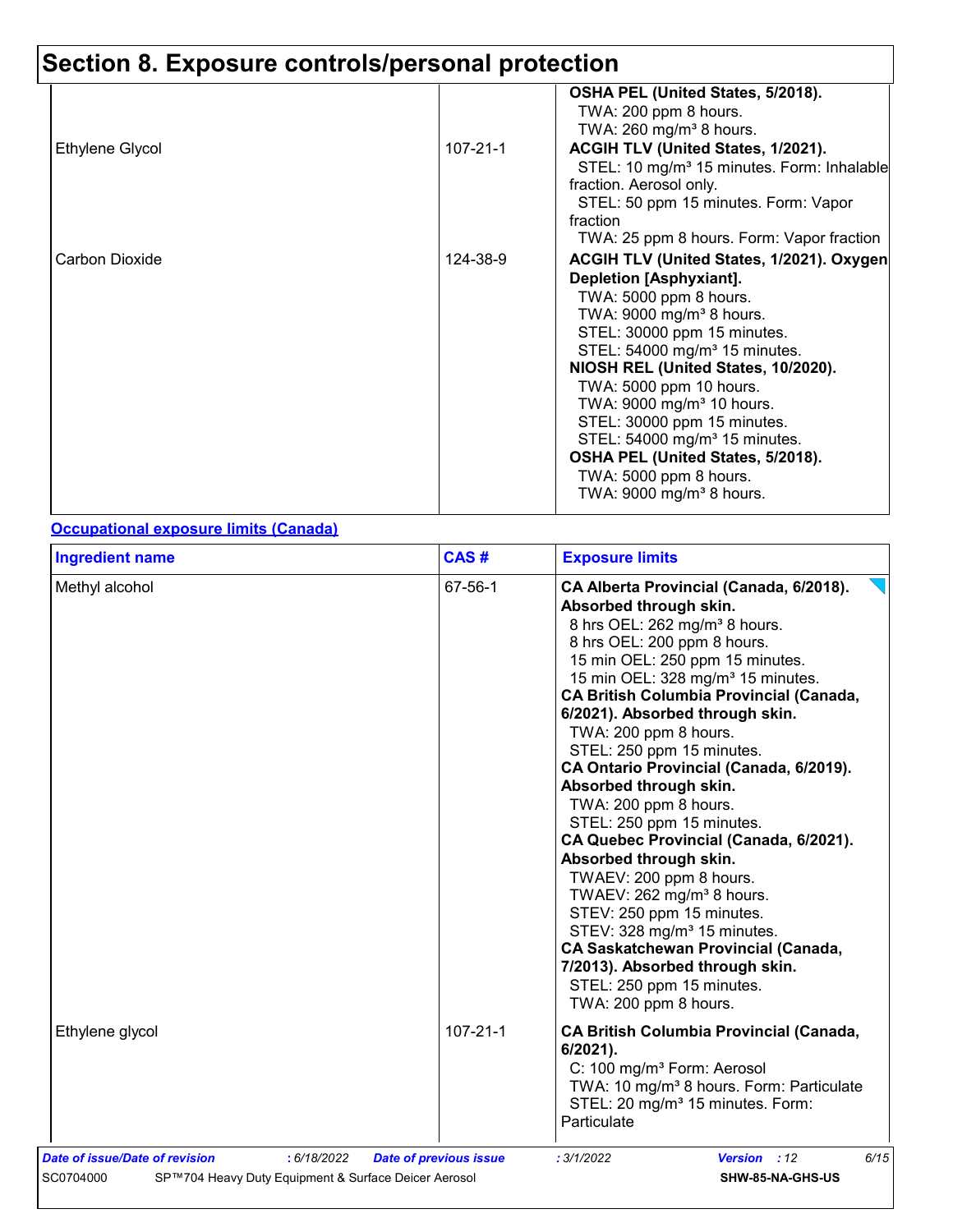# **Section 8. Exposure controls/personal protection**

| C: 50 ppm Form: Vapour<br>CA Ontario Provincial (Canada, 6/2019).<br>Ceiling Limit: 10 mg/m <sup>3</sup> Form: Inhalable<br>particulate matter, aerosol only<br>STEL: 50 ppm 15 minutes. Form: Vapour<br>fraction.<br>TWA: 25 ppm 8 hours. Form: Vapour<br>fraction.<br><b>CA Saskatchewan Provincial (Canada,</b><br>7/2013).<br>CEIL: 100 mg/m <sup>3</sup> Form: aerosol<br>CA Alberta Provincial (Canada, 6/2018).<br>C: 100 mg/m <sup>3</sup><br>CA Quebec Provincial (Canada, 6/2021).<br>STEV: 50 ppm 15 minutes. Form: vapour<br>and mist<br>STEV: 127 mg/m <sup>3</sup> 15 minutes. Form: vapour<br>and mist |
|-----------------------------------------------------------------------------------------------------------------------------------------------------------------------------------------------------------------------------------------------------------------------------------------------------------------------------------------------------------------------------------------------------------------------------------------------------------------------------------------------------------------------------------------------------------------------------------------------------------------------|
|                                                                                                                                                                                                                                                                                                                                                                                                                                                                                                                                                                                                                       |

#### **Occupational exposure limits (Mexico)**

|              | CAS#     | <b>Exposure limits</b>                                                                                             |
|--------------|----------|--------------------------------------------------------------------------------------------------------------------|
| l methanol   | 67-56-1  | NOM-010-STPS-2014 (Mexico, 4/2016).<br>Absorbed through skin.<br>TWA: 200 ppm 8 hours.                             |
| l ethanediol | 107-21-1 | STEL: 250 ppm 15 minutes.<br>NOM-010-STPS-2014 (Mexico, 4/2016).<br>CEIL: 100 mg/m <sup>3</sup> Form: Only AEROSOL |

| <b>Appropriate engineering</b><br>controls<br><b>Environmental exposure</b><br>controls | : Use only with adequate ventilation. Use process enclosures, local exhaust ventilation or<br>other engineering controls to keep worker exposure to airborne contaminants below any<br>recommended or statutory limits. The engineering controls also need to keep gas,<br>vapor or dust concentrations below any lower explosive limits. Use explosion-proof<br>ventilation equipment.<br>: Emissions from ventilation or work process equipment should be checked to ensure<br>they comply with the requirements of environmental protection legislation. In some<br>cases, fume scrubbers, filters or engineering modifications to the process equipment<br>will be necessary to reduce emissions to acceptable levels. |
|-----------------------------------------------------------------------------------------|----------------------------------------------------------------------------------------------------------------------------------------------------------------------------------------------------------------------------------------------------------------------------------------------------------------------------------------------------------------------------------------------------------------------------------------------------------------------------------------------------------------------------------------------------------------------------------------------------------------------------------------------------------------------------------------------------------------------------|
| <b>Individual protection measures</b>                                                   |                                                                                                                                                                                                                                                                                                                                                                                                                                                                                                                                                                                                                                                                                                                            |
| <b>Hygiene measures</b>                                                                 | : Wash hands, forearms and face thoroughly after handling chemical products, before<br>eating, smoking and using the lavatory and at the end of the working period.<br>Appropriate techniques should be used to remove potentially contaminated clothing.<br>Wash contaminated clothing before reusing. Ensure that eyewash stations and safety<br>showers are close to the workstation location.                                                                                                                                                                                                                                                                                                                          |
| <b>Eye/face protection</b>                                                              | : Safety eyewear complying with an approved standard should be used when a risk<br>assessment indicates this is necessary to avoid exposure to liquid splashes, mists,<br>gases or dusts. If contact is possible, the following protection should be worn, unless<br>the assessment indicates a higher degree of protection: chemical splash goggles.                                                                                                                                                                                                                                                                                                                                                                      |
| <b>Skin protection</b>                                                                  |                                                                                                                                                                                                                                                                                                                                                                                                                                                                                                                                                                                                                                                                                                                            |
| <b>Hand protection</b>                                                                  | : Chemical-resistant, impervious gloves complying with an approved standard should be<br>worn at all times when handling chemical products if a risk assessment indicates this is<br>necessary. Considering the parameters specified by the glove manufacturer, check<br>during use that the gloves are still retaining their protective properties. It should be<br>noted that the time to breakthrough for any glove material may be different for different<br>glove manufacturers. In the case of mixtures, consisting of several substances, the<br>protection time of the gloves cannot be accurately estimated.                                                                                                     |
| <b>Date of issue/Date of revision</b>                                                   | <b>Date of previous issue</b><br>7/15<br>: 6/18/2022<br>: 3/1/2022<br>Version : 12                                                                                                                                                                                                                                                                                                                                                                                                                                                                                                                                                                                                                                         |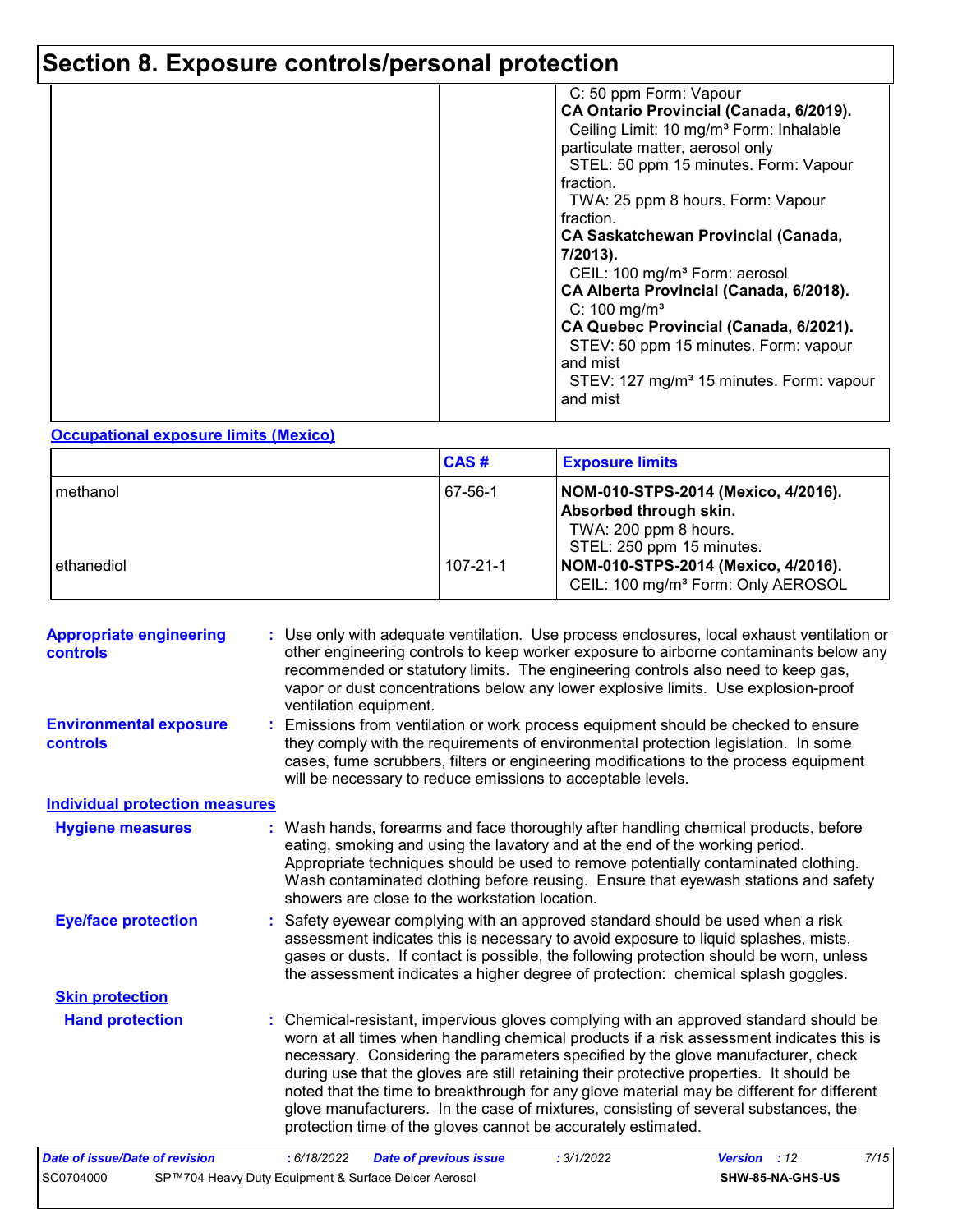# **Section 8. Exposure controls/personal protection**

| <b>Body protection</b>        | : Personal protective equipment for the body should be selected based on the task being<br>performed and the risks involved and should be approved by a specialist before<br>handling this product. When there is a risk of ignition from static electricity, wear anti-<br>static protective clothing. For the greatest protection from static discharges, clothing<br>should include anti-static overalls, boots and gloves. |
|-------------------------------|--------------------------------------------------------------------------------------------------------------------------------------------------------------------------------------------------------------------------------------------------------------------------------------------------------------------------------------------------------------------------------------------------------------------------------|
| <b>Other skin protection</b>  | : Appropriate footwear and any additional skin protection measures should be selected<br>based on the task being performed and the risks involved and should be approved by a<br>specialist before handling this product.                                                                                                                                                                                                      |
| <b>Respiratory protection</b> | : Based on the hazard and potential for exposure, select a respirator that meets the<br>appropriate standard or certification. Respirators must be used according to a<br>respiratory protection program to ensure proper fitting, training, and other important<br>aspects of use.                                                                                                                                            |

### **Section 9. Physical and chemical properties**

The conditions of measurement of all properties are at standard temperature and pressure unless otherwise indicated.

| <b>Appearance</b>                                                 |                                                                |
|-------------------------------------------------------------------|----------------------------------------------------------------|
| <b>Physical state</b>                                             | $:$ Liquid.                                                    |
| <b>Color</b>                                                      | : Not available.                                               |
| Odor                                                              | : Not available.                                               |
| <b>Odor threshold</b>                                             | Not available.                                                 |
| рH                                                                | :7                                                             |
| <b>Melting point/freezing point</b>                               | : Not available.                                               |
| <b>Boiling point, initial boiling</b><br>point, and boiling range | : Not available.                                               |
| <b>Flash point</b>                                                | : Closed cup: 11°C (51.8°F) [Pensky-Martens Closed Cup]        |
| <b>Evaporation rate</b>                                           | $: 2.07$ (butyl acetate = 1)                                   |
| <b>Flammability</b>                                               | $:$ Not available.                                             |
| Lower and upper explosion<br>limit/flammability limit             | $:$ Lower: $3.2\%$<br>Upper: 36.5%                             |
| <b>Vapor pressure</b>                                             | : $101.3$ kPa (760 mm Hg)                                      |
| <b>Relative vapor density</b>                                     | : 1 [Air = 1]                                                  |
| <b>Relative density</b>                                           | : 0.86                                                         |
| <b>Solubility</b>                                                 | : Not available.                                               |
| <b>Partition coefficient: n-</b><br>octanol/water                 | : Not applicable.                                              |
| <b>Auto-ignition temperature</b>                                  | : Not available.                                               |
| <b>Decomposition temperature</b>                                  | : Not available.                                               |
| <b>Viscosity</b>                                                  | Kinematic (40°C (104°F)): >20.5 mm <sup>2</sup> /s (>20.5 cSt) |
| <b>Molecular weight</b>                                           | Not applicable.                                                |
| <b>Aerosol product</b>                                            |                                                                |
| <b>Type of aerosol</b>                                            | : Spray                                                        |
| <b>Heat of combustion</b>                                         | 12.922 kJ/g                                                    |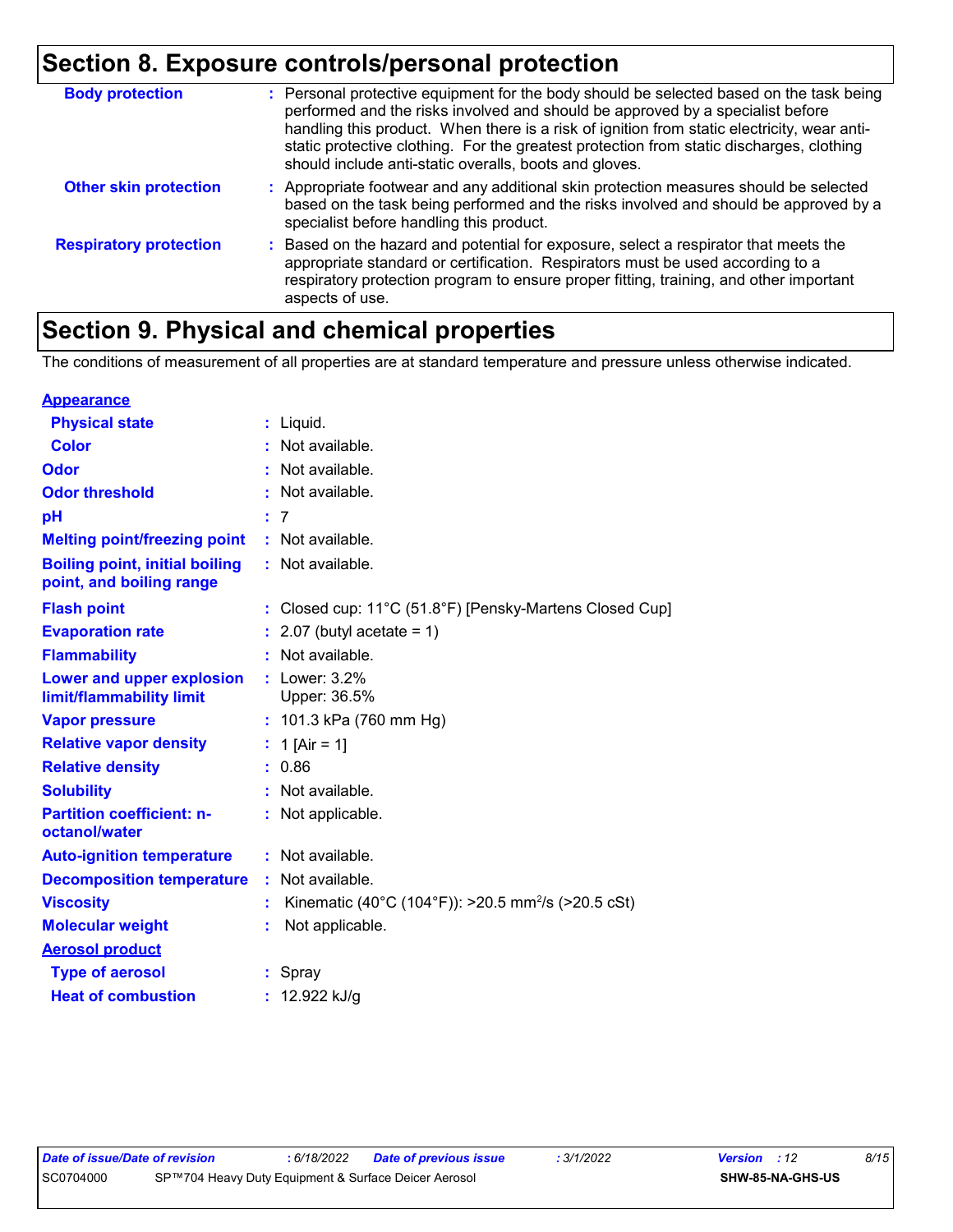### **Section 10. Stability and reactivity**

| <b>Reactivity</b>                            | : No specific test data related to reactivity available for this product or its ingredients.              |
|----------------------------------------------|-----------------------------------------------------------------------------------------------------------|
| <b>Chemical stability</b>                    | : The product is stable.                                                                                  |
| <b>Possibility of hazardous</b><br>reactions | : Under normal conditions of storage and use, hazardous reactions will not occur.                         |
| <b>Conditions to avoid</b>                   | : Avoid all possible sources of ignition (spark or flame).                                                |
| Incompatible materials                       | : No specific data.                                                                                       |
| <b>Hazardous decomposition</b><br>products   | : Under normal conditions of storage and use, hazardous decomposition products should<br>not be produced. |

### **Section 11. Toxicological information**

#### **Information on toxicological effects**

#### **Acute toxicity**

| <b>Product/ingredient name</b> | <b>Result</b>               | <b>Species</b> | <b>Dose</b>  | <b>Exposure</b> |
|--------------------------------|-----------------------------|----------------|--------------|-----------------|
| Methanol                       | <b>LC50 Inhalation Gas.</b> | Rat            | 145000 ppm   | l1 hours        |
|                                | LC50 Inhalation Gas.        | Rat            | $64000$ ppm  | 14 hours        |
|                                | ILD50 Dermal                | Rabbit         | 15800 mg/kg  |                 |
|                                | ILD50 Oral                  | Rat            | 5600 mg/kg   |                 |
| Ethylene Glycol                | LD50 Oral                   | Rat            | $4700$ mg/kg |                 |

#### **Irritation/Corrosion**

| <b>Product/ingredient name</b> | <b>Result</b>            | <b>Species</b> | <b>Score</b> | <b>Exposure</b> | <b>Observation</b> |
|--------------------------------|--------------------------|----------------|--------------|-----------------|--------------------|
| Methanol                       | Eyes - Moderate irritant | Rabbit         |              | 24 hours 100    |                    |
|                                |                          |                |              | mg              |                    |
|                                | Eyes - Moderate irritant | Rabbit         |              | $40 \text{ mg}$ |                    |
|                                | Skin - Moderate irritant | Rabbit         |              | 24 hours 20     | $\blacksquare$     |
|                                |                          |                |              | mg              |                    |
| Ethylene Glycol                | Eyes - Mild irritant     | Rabbit         |              | 24 hours 500    |                    |
|                                |                          |                |              | mg              |                    |
|                                | Eyes - Mild irritant     | Rabbit         |              | 1 hours 100     | -                  |
|                                |                          |                |              | mg              |                    |
|                                | Eyes - Moderate irritant | Rabbit         |              | 6 hours 1440    | $\overline{a}$     |
|                                |                          |                |              | mg              |                    |
|                                | Skin - Mild irritant     | Rabbit         |              | 555 mg          | ٠                  |

#### **Sensitization**

Not available.

#### **Mutagenicity**

Not available.

#### **Carcinogenicity**

Not available.

#### **Reproductive toxicity**

Not available.

#### **Teratogenicity**

Not available.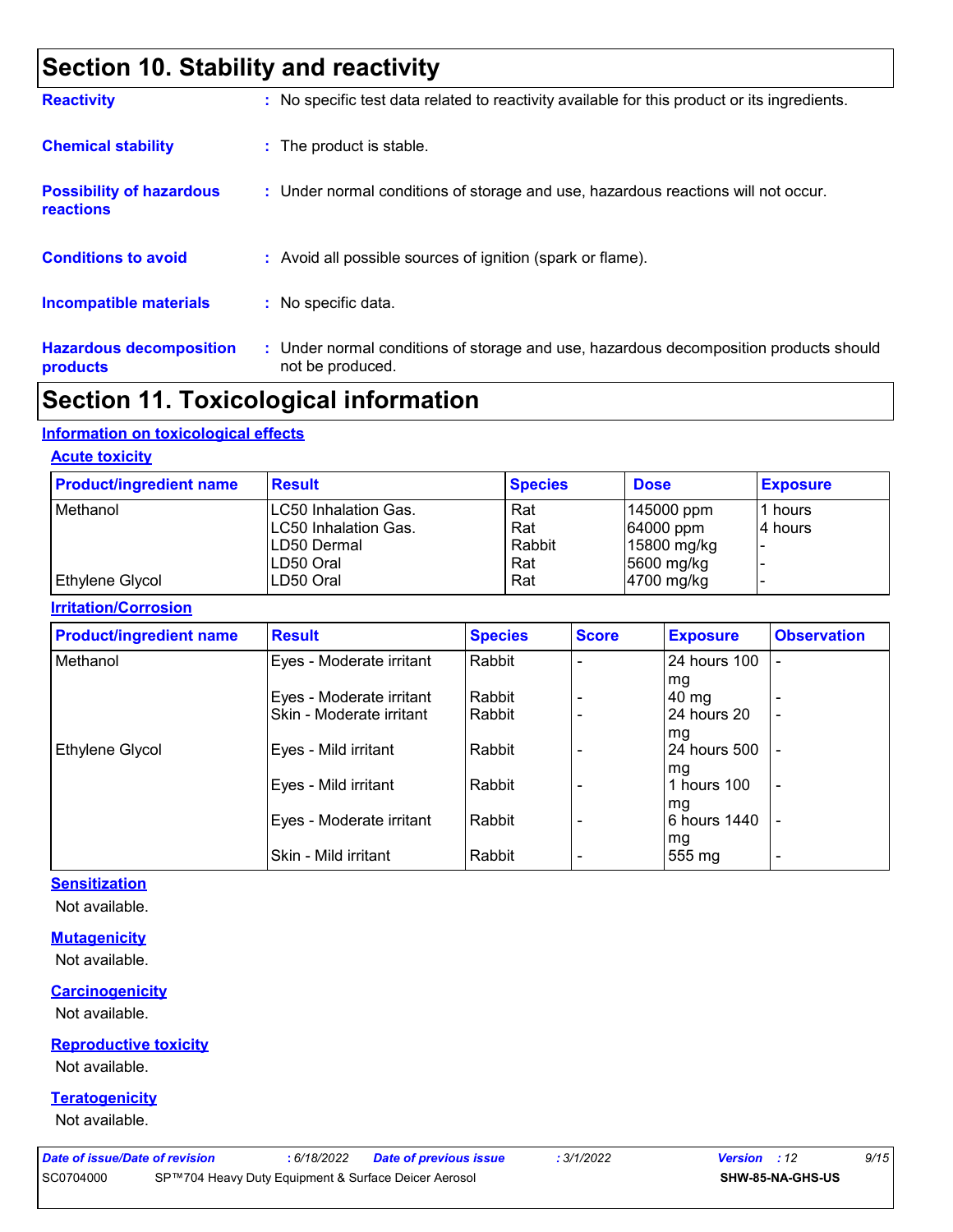### **Section 11. Toxicological information**

#### **Specific target organ toxicity (single exposure)**

| <b>Name</b>     | <b>Category</b>          | <b>Route of</b><br>exposure | <b>Target organs</b>               |
|-----------------|--------------------------|-----------------------------|------------------------------------|
| Methanol        | Category 1<br>Category 3 |                             | l Narcotic effects                 |
| Ethylene Glycol | Category 3               |                             | Respiratory tract<br>l irritation. |
|                 | Category 3               |                             | Narcotic effects                   |

#### **Specific target organ toxicity (repeated exposure)**

| <b>Category</b>          | <b>Route of</b><br><b>exposure</b> | <b>Target organs</b> |
|--------------------------|------------------------------------|----------------------|
| Category 2<br>Category 2 |                                    |                      |
|                          |                                    |                      |

#### **Aspiration hazard**

Not available.

| <b>Information on the likely</b><br>routes of exposure | : Not available.                                                                                                                                                                        |
|--------------------------------------------------------|-----------------------------------------------------------------------------------------------------------------------------------------------------------------------------------------|
| <b>Potential acute health effects</b>                  |                                                                                                                                                                                         |
| <b>Eye contact</b>                                     | : Causes serious eye irritation.                                                                                                                                                        |
| <b>Inhalation</b>                                      | : Toxic if inhaled. Causes damage to organs following a single exposure if inhaled. Can<br>cause central nervous system (CNS) depression. May cause drowsiness or dizziness.            |
| <b>Skin contact</b>                                    | : Toxic in contact with skin. Causes damage to organs following a single exposure in<br>contact with skin. Causes skin irritation.                                                      |
| <b>Ingestion</b>                                       | : Toxic if swallowed. Causes damage to organs following a single exposure if swallowed.<br>Can cause central nervous system (CNS) depression.                                           |
|                                                        | <b>Symptoms related to the physical, chemical and toxicological characteristics</b>                                                                                                     |
| <b>Eye contact</b>                                     | : Adverse symptoms may include the following:<br>pain or irritation<br>watering<br>redness                                                                                              |
| <b>Inhalation</b>                                      | Adverse symptoms may include the following:<br>respiratory tract irritation<br>coughing<br>nausea or vomiting<br>headache<br>drowsiness/fatigue<br>dizziness/vertigo<br>unconsciousness |
| <b>Skin contact</b>                                    | : Adverse symptoms may include the following:<br>irritation<br>redness                                                                                                                  |
| <b>Ingestion</b>                                       | : No specific data.                                                                                                                                                                     |
|                                                        | Delayed and immediate effects and also chronic effects from short and long term exposure                                                                                                |
| <b>Short term exposure</b>                             |                                                                                                                                                                                         |
| <b>Potential immediate</b><br>effects                  | : Not available.                                                                                                                                                                        |
| <b>Potential delayed effects</b>                       | : Not available.                                                                                                                                                                        |
| <b>Date of issue/Date of revision</b><br>SC0704000     | : 6/18/2022<br>: 3/1/2022<br>10/15<br><b>Version</b> : 12<br><b>Date of previous issue</b><br>SP™704 Heavy Duty Equipment & Surface Deicer Aerosol<br>SHW-85-NA-GHS-US                  |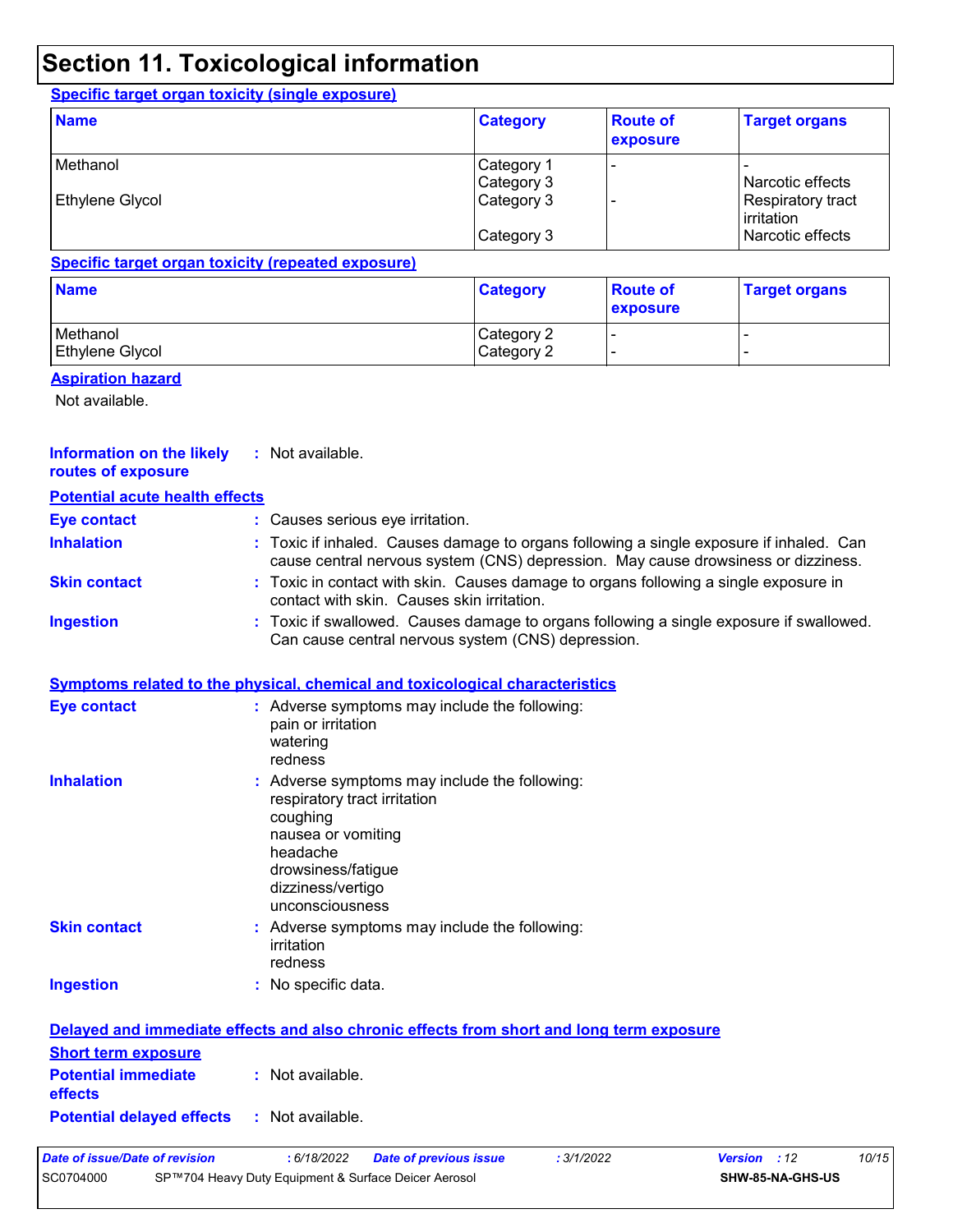### **Section 11. Toxicological information**

| <b>Long term exposure</b>                         |                                                                      |
|---------------------------------------------------|----------------------------------------------------------------------|
| <b>Potential immediate</b><br>effects             | $\therefore$ Not available.                                          |
| <b>Potential delayed effects : Not available.</b> |                                                                      |
| <b>Potential chronic health effects</b>           |                                                                      |
| Not available.                                    |                                                                      |
| <b>General</b>                                    | : May cause damage to organs through prolonged or repeated exposure. |
| <b>Carcinogenicity</b>                            | : No known significant effects or critical hazards.                  |
| <b>Mutagenicity</b>                               | : No known significant effects or critical hazards.                  |
| <b>Teratogenicity</b>                             | : No known significant effects or critical hazards.                  |
| <b>Developmental effects</b>                      | : No known significant effects or critical hazards.                  |
| <b>Fertility effects</b>                          | : No known significant effects or critical hazards.                  |

#### **Numerical measures of toxicity**

#### **Acute toxicity estimates**

| <b>Route</b>        | <b>ATE value</b> |
|---------------------|------------------|
| Oral                | 158.42 mg/kg     |
| Dermal              | 484.22 mg/kg     |
| Inhalation (vapors) | 4.84 mg/l        |

### **Section 12. Ecological information**

#### **Toxicity**

| <b>Product/ingredient name</b> | <b>Result</b>                        | <b>Species</b>                                | <b>Exposure</b> |
|--------------------------------|--------------------------------------|-----------------------------------------------|-----------------|
| Methanol                       | Acute EC50 16.912 mg/l Marine water  | Algae - Ulva pertusa                          | 96 hours        |
|                                | Acute LC50 2500000 µg/l Marine water | Crustaceans - Crangon crangon -<br>Adult      | 48 hours        |
|                                | Acute LC50 3289 mg/l Fresh water     | Daphnia - Daphnia magna -<br>Neonate          | 48 hours        |
|                                | Acute LC50 290 mg/l Fresh water      | Fish - Danio rerio - Egg                      | 96 hours        |
|                                | Chronic NOEC 9.96 mg/l Marine water  | Algae - Ulva pertusa                          | 96 hours        |
| Ethylene Glycol                | Acute LC50 6900000 µg/l Fresh water  | Crustaceans - Ceriodaphnia<br>dubia - Neonate | 48 hours        |
|                                | Acute LC50 41000 mg/l Fresh water    | Daphnia - Daphnia magna -<br>Neonate          | 48 hours        |
|                                | Acute LC50 8050000 µg/l Fresh water  | Fish - Pimephales promelas                    | 96 hours        |

#### **Persistence and degradability**

| <b>Product/ingredient name</b> | <b>Aquatic half-life</b> | <b>Photolysis</b> | <b>Biodegradability</b> |
|--------------------------------|--------------------------|-------------------|-------------------------|
| <b>Ethylene Glycol</b>         |                          |                   | Readily                 |

#### **Bioaccumulative potential**

| <b>Product/ingredient name</b> | $\mathsf{LogP}_\mathsf{ow}$ | <b>BCF</b> | <b>Potential</b> |
|--------------------------------|-----------------------------|------------|------------------|
| Methanol                       |                             | <10        | low              |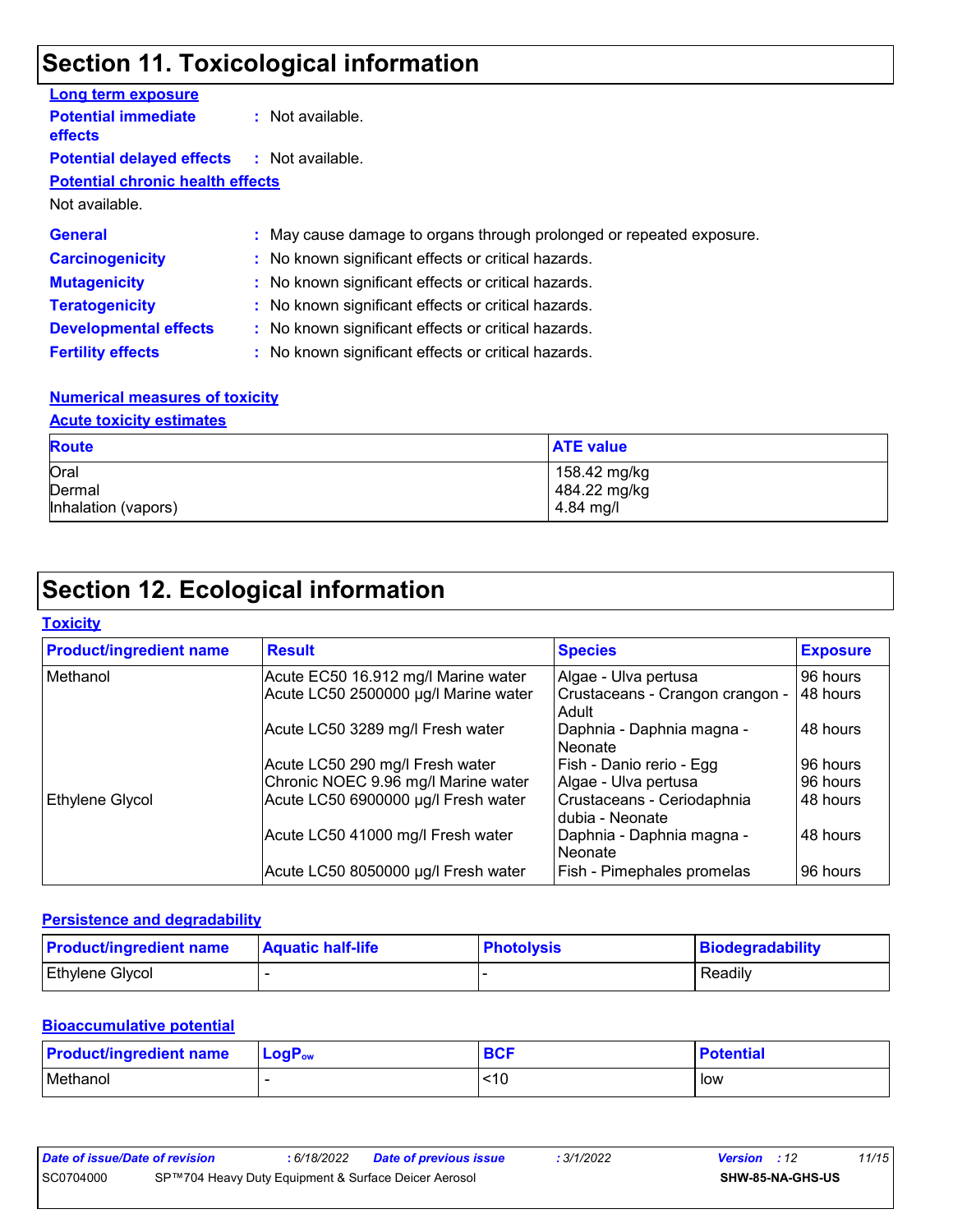### **Section 12. Ecological information**

| <b>Mobility in soil</b>     |                  |
|-----------------------------|------------------|
| <b>Soil/water partition</b> | : Not available. |
| <b>coefficient (Koc)</b>    |                  |

**Other adverse effects** : No known significant effects or critical hazards.

### **Section 13. Disposal considerations**

The generation of waste should be avoided or minimized wherever possible. Disposal of this product, solutions and any by-products should at all times comply with the requirements of environmental protection and waste disposal legislation and any regional local authority requirements. Dispose of surplus and non-recyclable products via a licensed waste disposal contractor. Waste should not be disposed of untreated to the sewer unless fully compliant with the requirements of all authorities with jurisdiction. Waste packaging should be recycled. Incineration or landfill should only be considered when recycling is not feasible. This material and its container must be disposed of in a safe way. Empty containers or liners may retain some product residues. Do not puncture or incinerate container. **Disposal methods :**

### **Section 14. Transport information**

|                                         | <b>DOT</b><br><b>Classification</b>                                                                             | <b>TDG</b><br><b>Classification</b>                                                                                                                                                                                                                                    | <b>Mexico</b><br><b>Classification</b>                                                                          | <b>IATA</b>                                                                                                     | <b>IMDG</b>                                                                                                     |
|-----------------------------------------|-----------------------------------------------------------------------------------------------------------------|------------------------------------------------------------------------------------------------------------------------------------------------------------------------------------------------------------------------------------------------------------------------|-----------------------------------------------------------------------------------------------------------------|-----------------------------------------------------------------------------------------------------------------|-----------------------------------------------------------------------------------------------------------------|
| <b>UN number</b>                        | <b>UN1950</b>                                                                                                   | <b>UN1950</b>                                                                                                                                                                                                                                                          | <b>UN1950</b>                                                                                                   | <b>UN1950</b>                                                                                                   | <b>UN1950</b>                                                                                                   |
| <b>UN proper</b><br>shipping name       | <b>AEROSOLS</b>                                                                                                 | <b>AEROSOLS</b>                                                                                                                                                                                                                                                        | <b>AEROSOLS</b>                                                                                                 | AEROSOLS,<br>flammable                                                                                          | <b>AEROSOLS</b>                                                                                                 |
| <b>Transport</b><br>hazard class(es)    | 2.1                                                                                                             | 2.1                                                                                                                                                                                                                                                                    | 2.1                                                                                                             | 2.1                                                                                                             | 2.1                                                                                                             |
| <b>Packing group</b>                    |                                                                                                                 |                                                                                                                                                                                                                                                                        |                                                                                                                 |                                                                                                                 |                                                                                                                 |
| <b>Environmental</b><br>hazards         | No.                                                                                                             | No.                                                                                                                                                                                                                                                                    | No.                                                                                                             | No.                                                                                                             | No.                                                                                                             |
| <b>Additional</b><br><b>information</b> | Dependent upon<br>container size, this<br>product may ship under<br>the Limited Quantity<br>shipping exception. | Product classified<br>as per the<br>following sections<br>of the<br>Transportation of<br>Dangerous Goods<br>Regulations:<br>2.13-2.17 (Class<br>2).<br>Dependent upon<br>container size, this<br>product may ship under<br>the Limited Quantity<br>shipping exception. | Dependent upon<br>container size, this<br>product may ship under<br>the Limited Quantity<br>shipping exception. | Dependent upon<br>container size, this<br>product may ship under<br>the Limited Quantity<br>shipping exception. | Dependent upon<br>container size, this<br>product may ship under<br>the Limited Quantity<br>shipping exception. |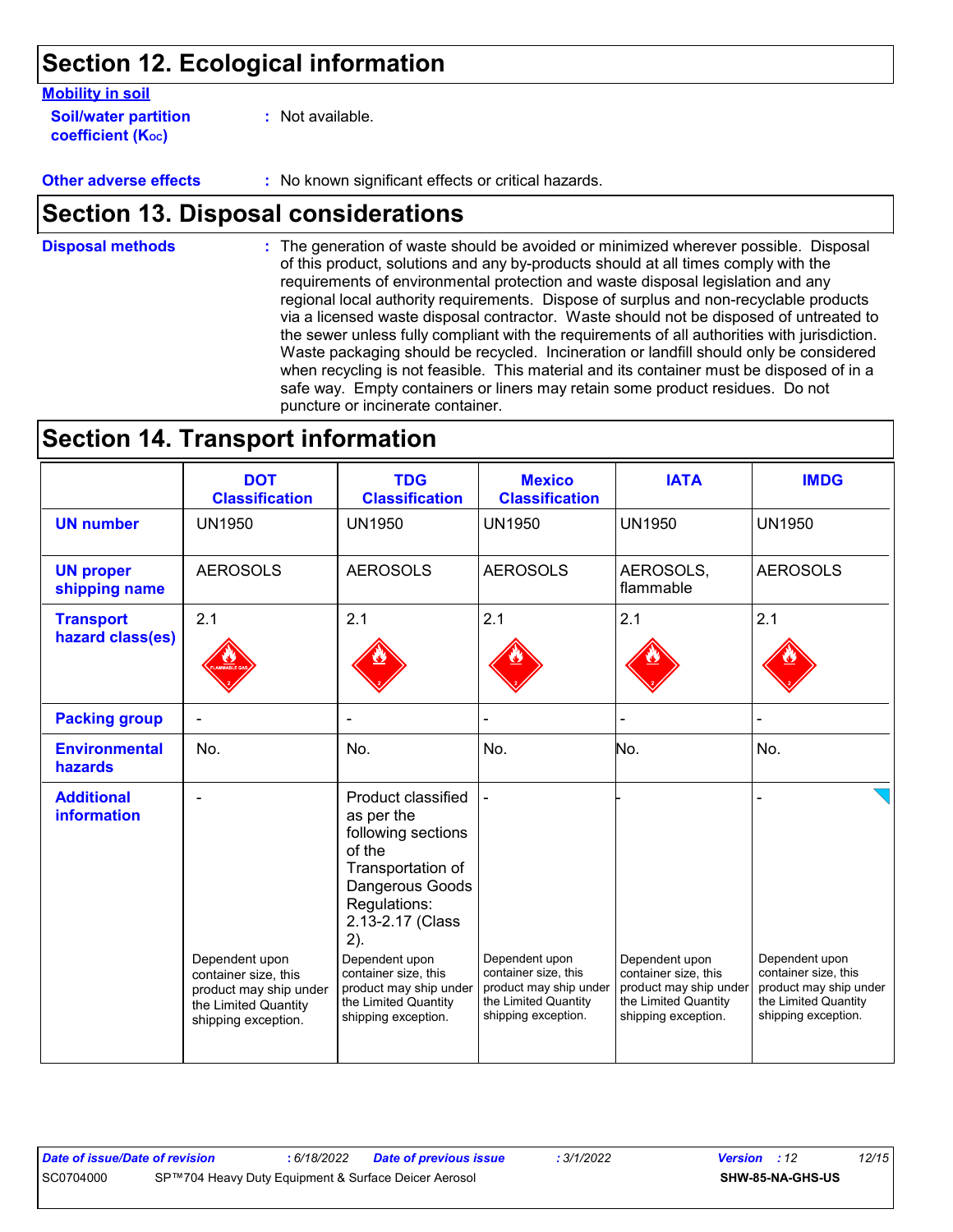### **Section 14. Transport information**

|                                                          |      | Special precautions for user : Multi-modal shipping descriptions are provided for informational purposes and do not<br>consider container sizes. The presence of a shipping description for a particular<br>mode of transport (sea, air, etc.), does not indicate that the product is packaged<br>suitably for that mode of transport. All packaging must be reviewed for suitability<br>prior to shipment, and compliance with the applicable regulations is the sole<br>responsibility of the person offering the product for transport. People loading and<br>unloading dangerous goods must be trained on all of the risks deriving from the<br>substances and on all actions in case of emergency situations. |
|----------------------------------------------------------|------|--------------------------------------------------------------------------------------------------------------------------------------------------------------------------------------------------------------------------------------------------------------------------------------------------------------------------------------------------------------------------------------------------------------------------------------------------------------------------------------------------------------------------------------------------------------------------------------------------------------------------------------------------------------------------------------------------------------------|
| <b>Transport in bulk according</b><br>to IMO instruments | - 50 | Not available.                                                                                                                                                                                                                                                                                                                                                                                                                                                                                                                                                                                                                                                                                                     |

**Proper shipping name :**

: Not available.

### **Section 15. Regulatory information**

#### **SARA 313**

SARA 313 (40 CFR 372.45) supplier notification can be found on the Environmental Data Sheet.

#### **California Prop. 65**

WARNING: This product contains chemicals known to the State of California to cause birth defects or other reproductive harm.

**International regulations**

| <b>International lists</b> | : Australia inventory (AIIC): Not determined.<br>China inventory (IECSC): Not determined.<br>Japan inventory (CSCL): Not determined.<br>Japan inventory (ISHL): Not determined.<br>Korea inventory (KECI): Not determined.<br>New Zealand Inventory of Chemicals (NZIoC): Not determined.<br>Philippines inventory (PICCS): Not determined.<br>Taiwan Chemical Substances Inventory (TCSI): Not determined.<br>Thailand inventory: Not determined. |
|----------------------------|----------------------------------------------------------------------------------------------------------------------------------------------------------------------------------------------------------------------------------------------------------------------------------------------------------------------------------------------------------------------------------------------------------------------------------------------------|
|                            | Turkey inventory: Not determined.                                                                                                                                                                                                                                                                                                                                                                                                                  |
|                            | Vietnam inventory: Not determined.                                                                                                                                                                                                                                                                                                                                                                                                                 |

### **Section 16. Other information**

**Hazardous Material Information System (U.S.A.)**



**The customer is responsible for determining the PPE code for this material. For more information on HMIS® Personal Protective Equipment (PPE) codes, consult the HMIS® Implementation Manual.**

**Caution: HMIS® ratings are based on a 0-4 rating scale, with 0 representing minimal hazards or risks, and 4 representing significant hazards or risks. Although HMIS® ratings and the associated label are not required on SDSs or products leaving a facility under 29 CFR 1910.1200, the preparer may choose to provide them. HMIS® ratings are to be used with a fully implemented HMIS® program. HMIS® is a registered trademark and service mark of the American Coatings Association, Inc.**

**Procedure used to derive the classification**